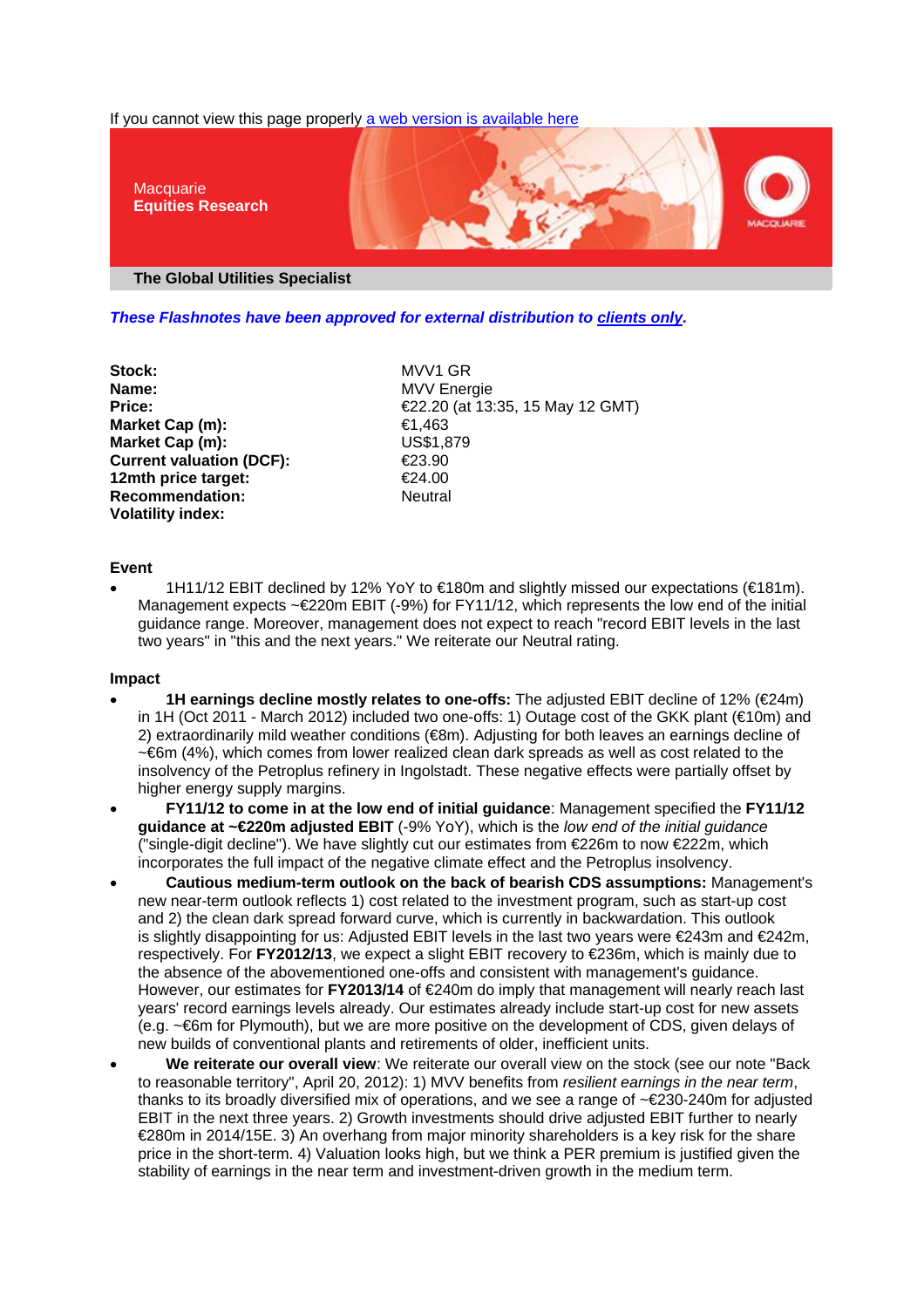### **Action and recommendation**

• All in all, 1H11/12 results and management's new near-term outlook came in slightly disappointing. We see, however, no material implications to our estimates and valuation. We regard the company as generally attractive, given the resilience of earnings and long-term capexdriven growth. In our view, stock trades at a reasonable valuation level, so we reiterate our Neutral rating.

| <b>September</b>       |   | 2011A   | 2012E   | 2013E   | 2014E   |
|------------------------|---|---------|---------|---------|---------|
| Sales revenue          | m | 3,590.5 | 3,660.6 | 3,827.8 | 3,998.0 |
| <b>Reported profit</b> | m | 117.2   | 95.5    | 97.2    | 97.9    |
| <b>Adjusted profit</b> | m | 108.5   | 95.5    | 97.2    | 97.9    |
| <b>EPS adj</b>         |   | 1.65    | 1.45    | 1.47    | 1.48    |
| EPS adj growth         | % | 13.9    | $-11.9$ | 1.7     | 0.7     |
| PE adj                 | x | 13.5    | 15.3    | 15.1    | 15.0    |
| <b>Total DPS</b>       |   | 0.90    | 0.90    | 0.90    | 0.90    |
| <b>Total div yield</b> | % | 4.1     | 4.1     | 4.1     | 4.1     |
| <b>Price/book</b>      | x | 1.3     | 1.3     | 1.2     | 1.2     |

\*All values are in EUR unless otherwise stated.

Source: Company data, Macquarie Research, May 2012.

#### **MVV1 GR vs Germany DAX, & rec history**



Note: Recommendation timeline - if not a continuous line, then there was no Macquarie coverage at the time or there was an embargo period.

Source: FactSet, Macquarie Research, May 2012 (all figures in EUR unless noted)

#### **Analyst(s)**

Macquarie Capital (Europe) Limited **Matthias Heck, CFA** +49 69 50957 8018 matthias.heck@macquarie.com

# **Atallah Estephan**

+44 20 30374 356 atallah.estephan@macquarie.com

**Shai Hill** +44 20 3037 4232 shai.hill@macquarie.com

**Robert Schramm-Fuchs** +44 20 3037 4559 robert.schramm@macquarie.com

### 15 May 2012

**Disclaimer:** The information contained in this e-mail is confidential and has been furnished to you solely for your use. You may not disclose, reproduce or distribute the information in any way. Macquarie does not guarantee the integrity of this e-mail or attached files.